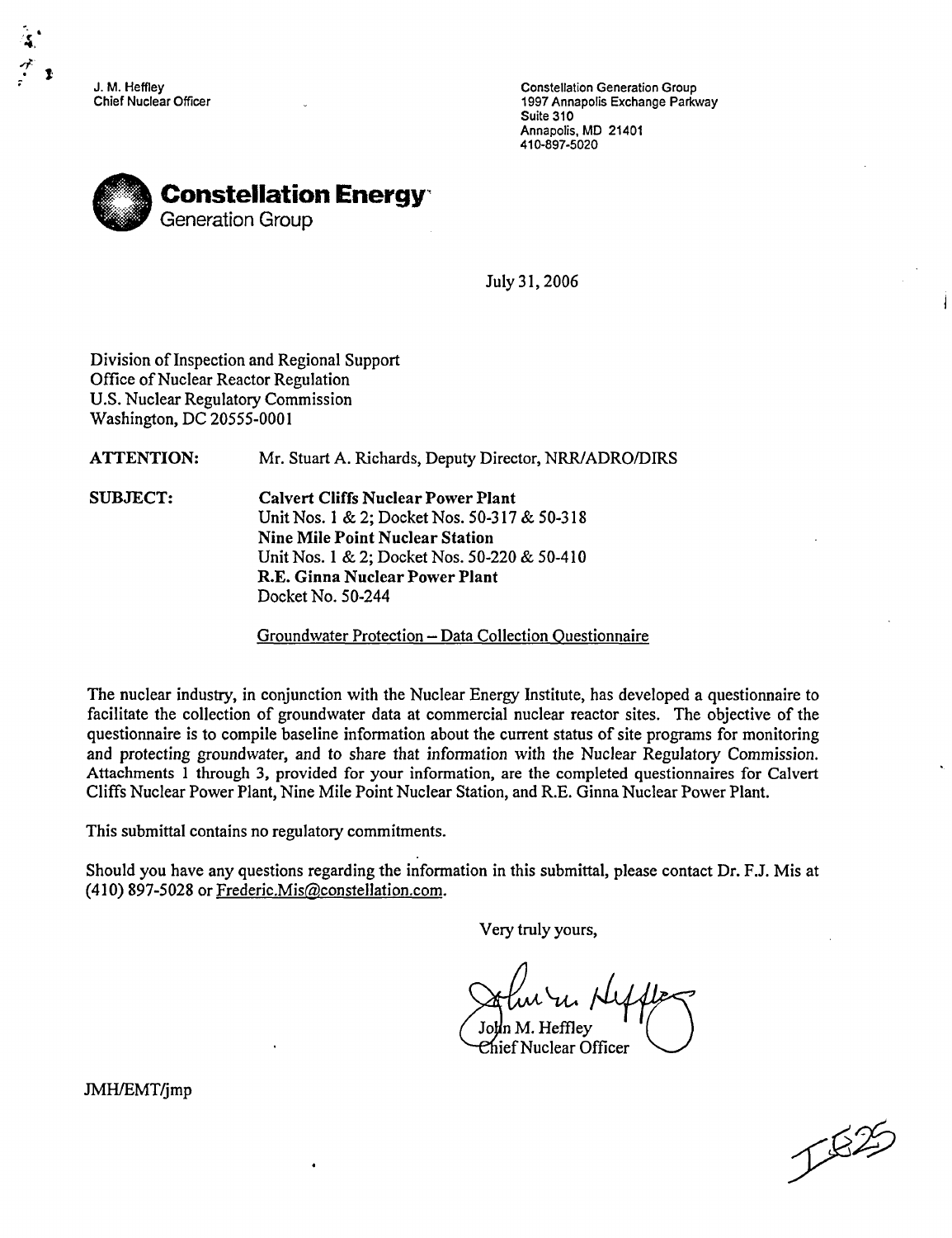Mr. Stuart A. Richards July 31, 2006 Page 2

7

 $\ddot{\phantom{a}}$ 

- Attachments: **(1)** Calvert Cliffs Nuclear Power Plant Industry Groundwater Protection Initiative Voluntary Data Collection Questionnaire
	- (2) Nine Mile Point Nuclear Station Industry Groundwater Protection Initiative Voluntary Data Collection Questionnaire
	- *(3)* R.E. Ginria Nuclear Power Plant Industry Groundwater Protection Initiative Voluntary Data Collection Questionnaire

cc: Document Control Desk P. D. Milano, NRC S. J. Collins, NRC Resident Inspector, NRC (Ginna) Resident Inspector, NRC (Calvert Cliffs) Ralph Anderson, NEI

Resident Inspector, NRC (NMPNS) T. G. Colbum, NRC R. I. McLean, Maryland DNR J. P. Spath, NYSERD P. Eddy, NYS Dept. of Public Services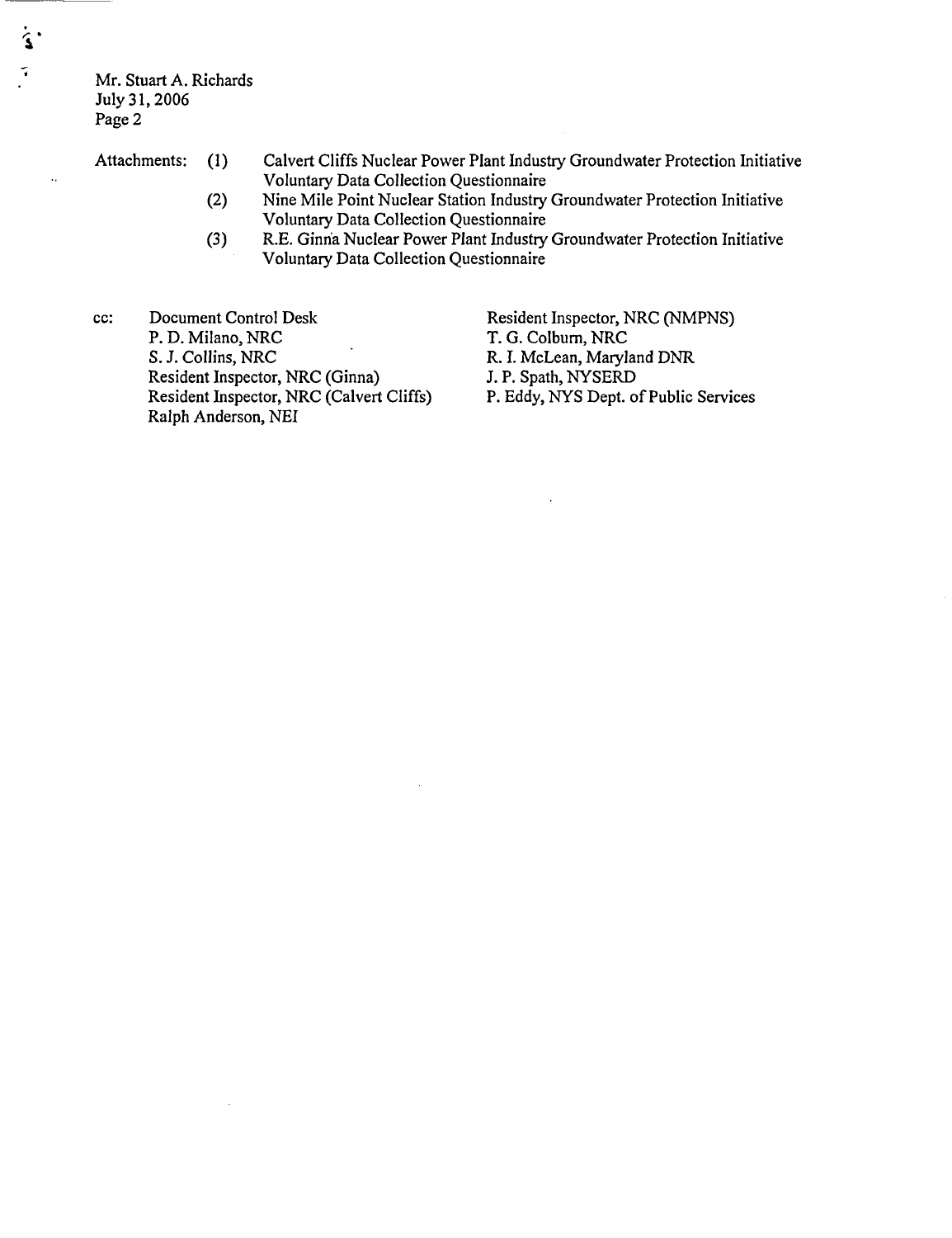## ATTACHMENT (1)

7

Calvert Cliffs Nuclear Power Plant

Industry Groundwater Protection Initiative

Voluntary Data Collection Questionnaire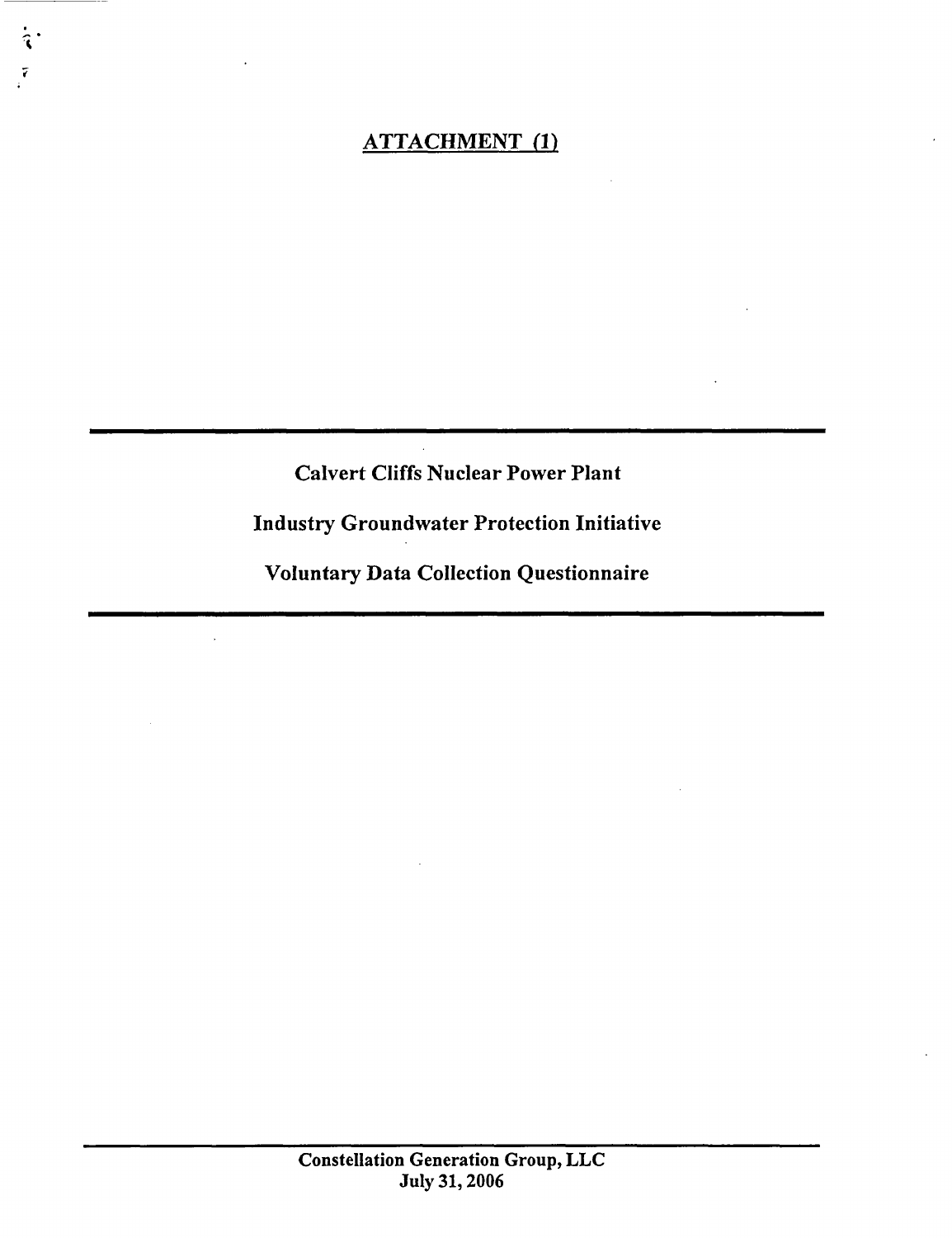## Calvert Cliffs Nuclear Power Plant

## Industry Groundwater Protection Initiative Voluntary Data Collection Questionnaire

#### **1.** *Briefly describe the program and/or methods usedfor detection of leakage or spills from plant systems, structures, and components that have a potential for an inadvertent release of radioactivity from plant operations into groundwater.*

The condition of structures, systems, and components is constantly monitored in the normal course of plant operation. In addition, the system engineering group does a walkdown of plant components (e.g., the refueling water tank) and inspects the area for visual indication of liquid leakage (e.g., boric acid buildup, wetted areas). Shallow monitoring wells (water table is approximately 38 feet below grade) are monitored for gamma and tritium activity as required by plant procedures. Any unusual conditions are captured in the plant corrective action program.

## *2. Briefly describe the program and/or methods for monitoring onsite groundwater for the presence*  $of$  *radioactivity released from plant operations.*

There are five shallow monitoring wells (piezometer tubes) onsite. All of these piezometer tubes are sampled quarterly as required by approved plant procedures. The shallow monitoring wells are monitored for gamma and tritium activity as required by plant procedures. Samples can also be taken from the deep-water aquifers, if required.

## *3. If applicable, briefly summarize any occurrences of inadvertent releases of radioactive liquids that had the potential to reach groundwater and have been documented in accordance with 10 CFR 50.75(g).*

On December 3, 2005, tritium was discovered in a shallow monitoring well. The contamination was due to an eroded pipe in a sub-surface drainage system connected to the plant circulating water system, which is a normal discharge pathway for permitted releases. During an annual surveillance of piezometer tubes (i.e., shallow monitoring wells), low levels of tritium (1,800 pCi/l **+/-** 960 pCi/l) were found in piezometer tube  $#11$ . No gamma activity was detected. The piezometer tubes are 2-inch diameter, partially slotted, PVC pipe buried in the soil to a depth of about 49 feet. The piezometer tubes were installed during original plant construction to measure the depth of the water table and are not used for drinking water. The tritium contamination is contained within the protected area on site. Piezometer tube #11 is located approximately 40 feet from the turbine building and is approximately 273 feet from the nearest location to the Chesapeake Bay. Additionally, Piezometer tube **#11** is approximately 3,400 feet from the nearest land based site boundary. No tritium contamination associated with Piezometer tube #11 is known to have migrated off site. Tritium is currently below detection limits for Calvert Cliff's instruments; however, analysis by a vendor laboratory indicates tritium in this Piezometer tube is approximately 88 pCi/l.

*4. If applicable, briefly summarize the circumstances associated with any onsite or osite groundwater monitoring result indicating a concentration in groundwater of radioactivity released from plant operations that exceeds the maximum contaminant level (MCL) established by the USEPA for drinking water.*

Calvert Cliffs has not had any onsite or offsite groundwater monitoring results exceeding the maximum contaminant level for drinking water.

*5. Briefly describe any remediation efforts undertaken or planned to reduce or eliminate levels of radioactivity resulting from plant operations in soil or groundwater onsite or offsite.*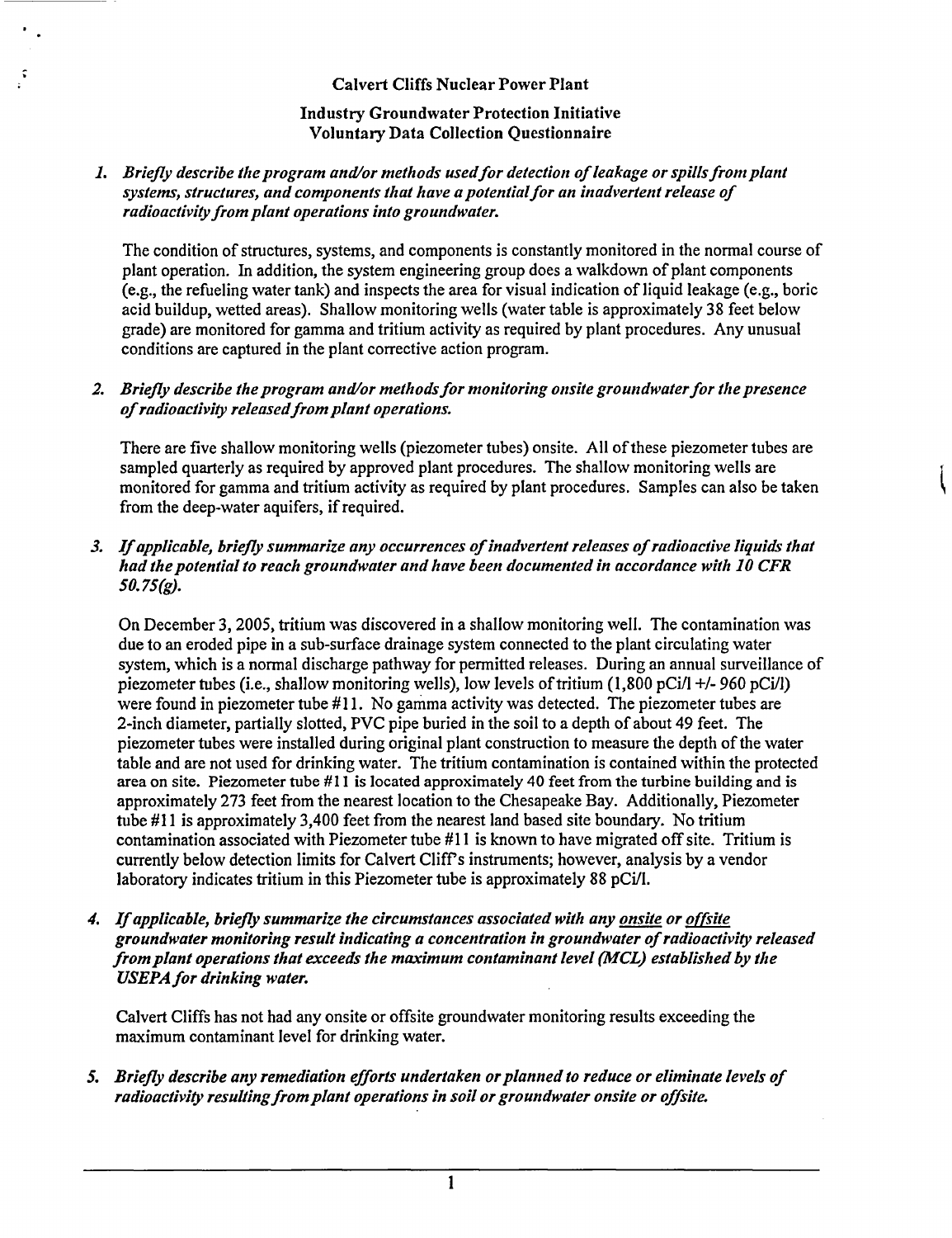#### Calvert Cliffs Nuclear Power Plant

#### Industry Groundwater Protection Initiative Voluntary Data Collection Questionnaire

Sampling as described will be continued. The spill prevention program is also supported by the walkdown described in Question 1. No remediation efforts have been undertaken for the tritium discussed in Question 3. The source of the contamination has been repaired. The well and surrounding wells will continue to be monitored.

In general, when a spill or leak is discovered, some form of remediation is generally undertaken immediately to minimize any potential for the spread of contamination and to minimize the efforts that may later be required at decommissioning. This remediation may be as simple as excavating small amounts of soil or using absorbents or mops to remove contamination. Alternatively, remediation may involve removing larger sections of asphalt or rocks. Additional details for each spill or leak are contained in the 50.75(g) file maintained on site.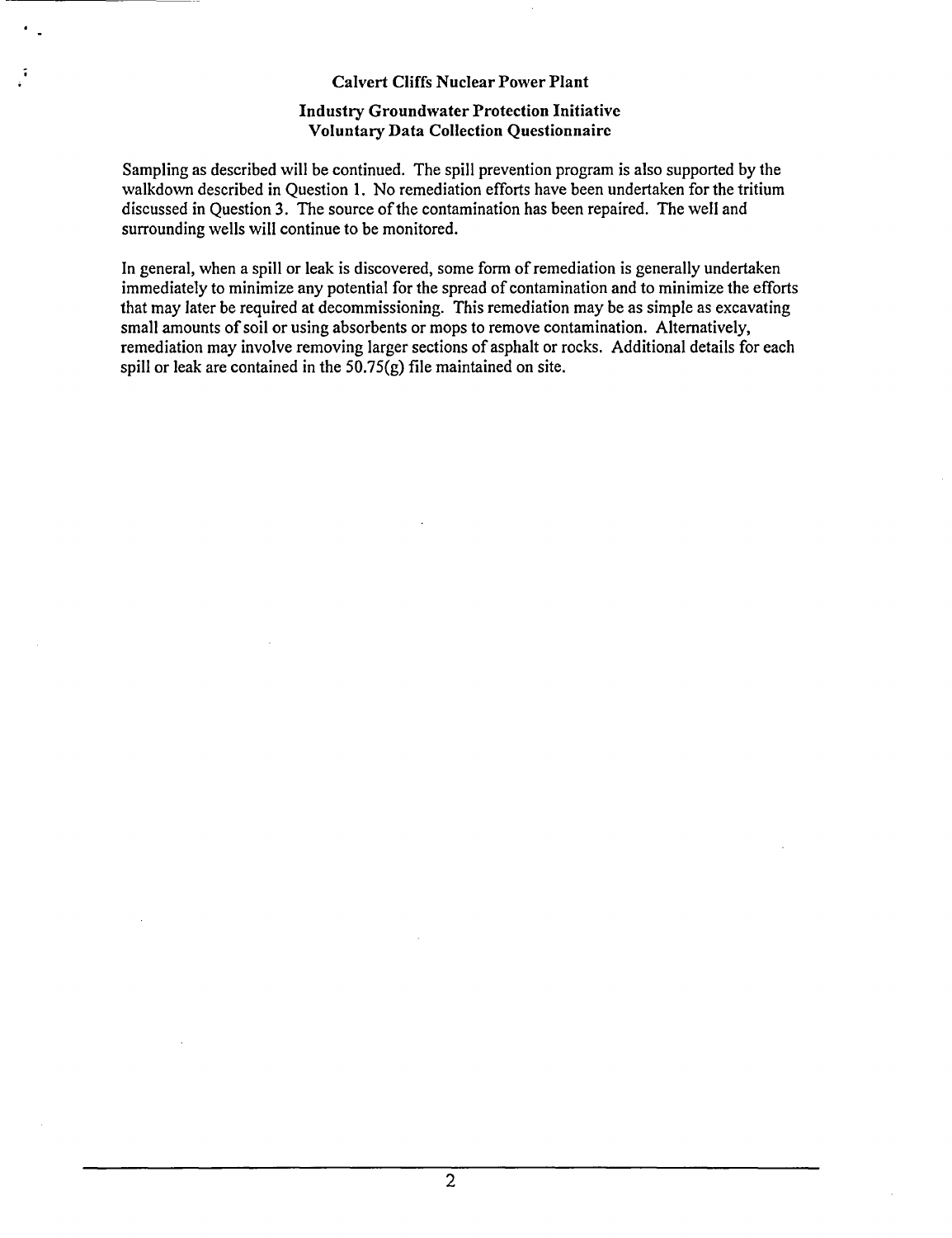# ATTACHMENT (2)

Nine Mile Point Nuclear Station

Industry Groundwater Protection Initiative

Voluntary Data Collection Questionnaire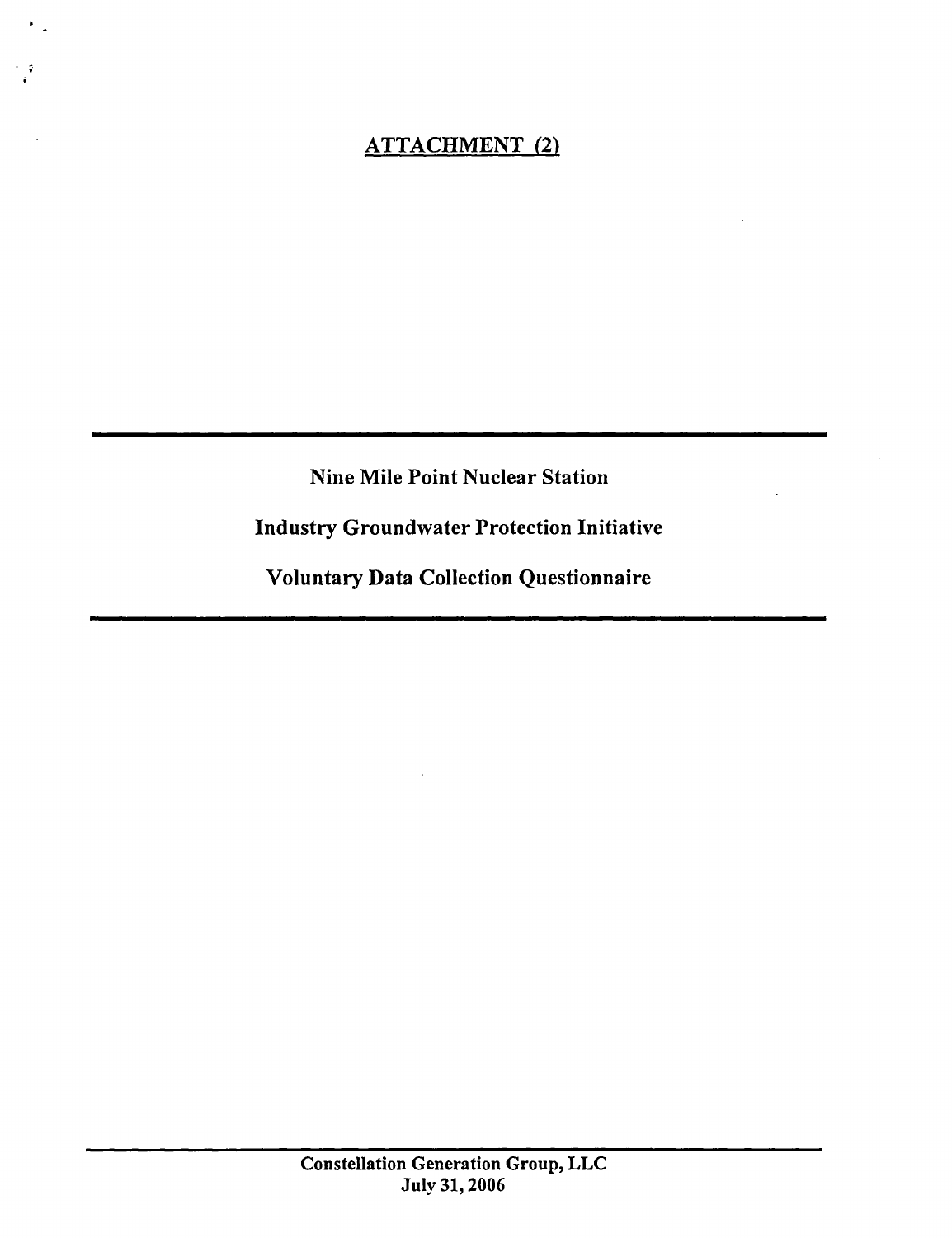#### Nine Mile Point Nuclear Station

#### Industry Groundwater Protection Initiative Voluntary Data Collection Questionnaire

#### 1. *Briefly describe the program and/or methods used for detection of leakage or spills from plant systems, structures, and components that have a potential for an inadvertent release of radioactivity from plant operations into groundwater.*

The condition of structures, systems, and components is constantly monitored in the normal course of plant operation. In addition, the operations group does a walkdown of plant components (e.g., discharge piping) and inspects the area for visual indication of liquid leakage (e.g., wetted areas). Groundwater is monitored in shallow wells (10-20 feet below grade) for gamma and tritium activity as required by plant procedures. Any unusual conditions are captured in the plant corrective action program.

#### 2. Briefly describe the program and/or methods for monitoring onsite groundwater for the presence *of radioactivity released from plant operations.*

There are two up-gradient shallow wells and several shallow wells down-gradient that are used for monitoring purposes. These are not drinking water wells. Storm drains for NMP-2 include depression cone water (groundwater) and building sumps in NMP-1 and -2 serve to collect water with possible contamination. The wells are monitored for tritium on a semi-annual basis. Gamma spectroscopy is performed weekly and tritium analysis is performed quarterly on the storm drains, which include building sumps.

*3. If applicable, briefly summarize any occurrences of inadvertent releases of radioactive liquids that had the potential to reach groundwater and have been documented in accordance with 10 CFR 50.75(g).*

Nine Mile Point has not had any inadvertent releases that had the potential to reach the groundwater.

4. *If applicable, briefly summarize the circumstances associated with any* onsie *or offsite groundwater monitoring result indicating a concentration in groundwater of radioactivity released from plant operations that exceeds the maximum contaminant level (MCL) established by the USEPA for drinking water.*

Nine Mile Point has not had any onsite or offsite groundwater monitoring results exceeding the maximum contaminant level for drinking water.

*5. Briefly describe any remediation efforts undertaken or planned to reduce or eliminate levels of radioactivity resulting from plant operations in soil or groundwater onsite or offsite.*

Nine Mile Point has not had any unmonitored releases or spills that required remediation efforts.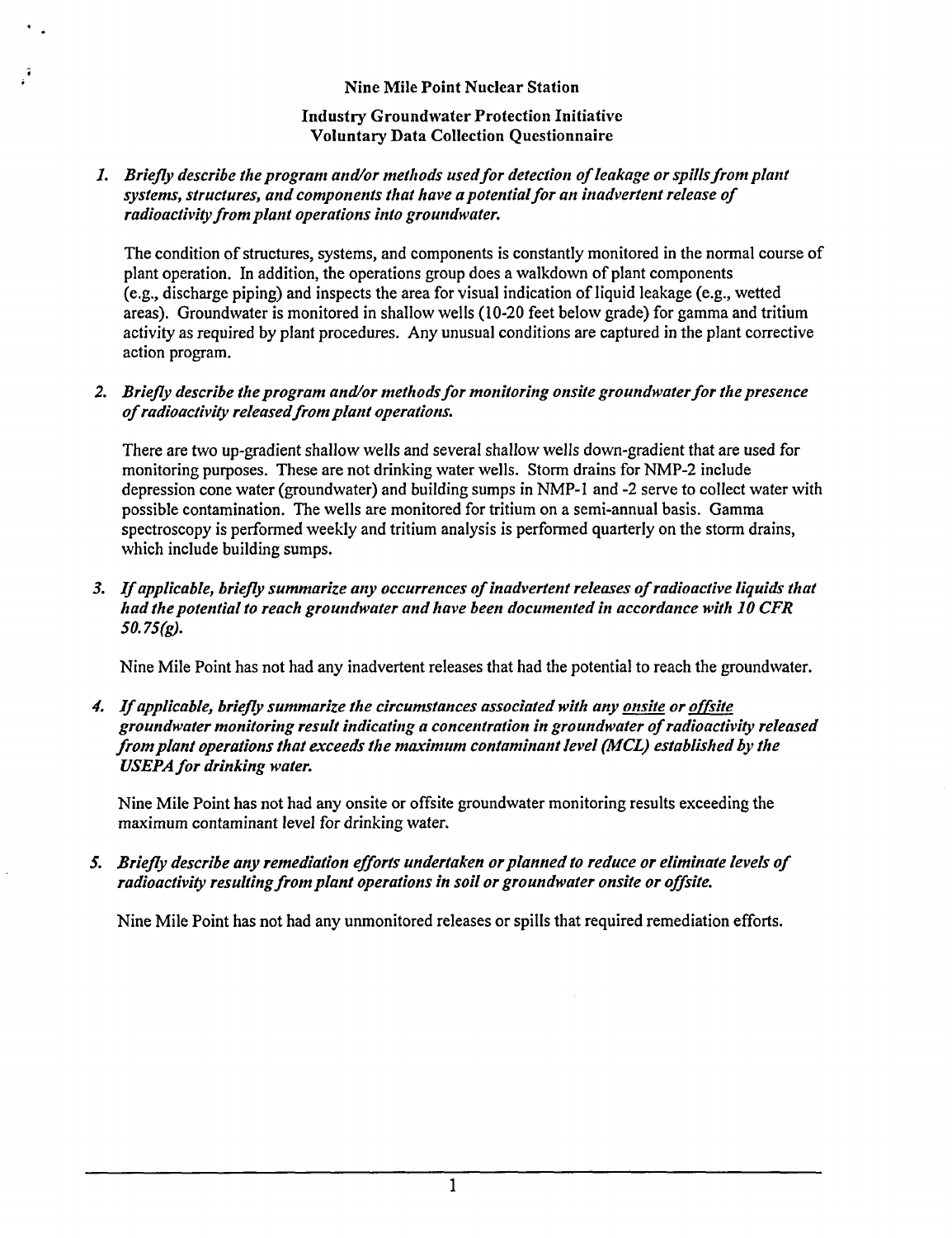# ATTACHMENT (3)

R.E. Ginna Nuclear Power Plant

Industry Groundwater Protection Initiative

Voluntary Data Collection Questionnaire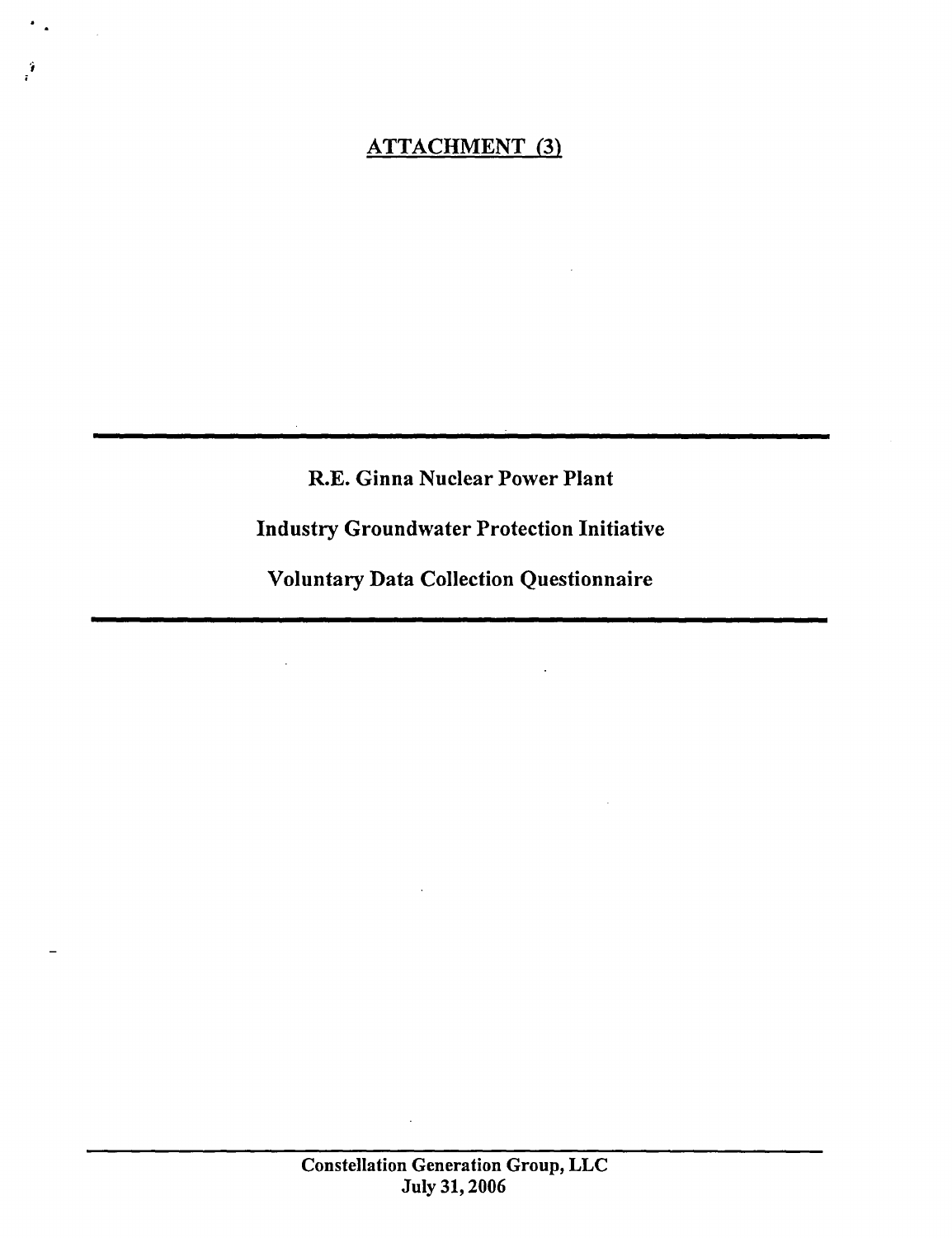#### R.E. Ginna Nuclear Power Plant

#### Industry Groundwater Protection Initiative Voluntary Data Collection Questionnaire

#### **1.** *Briefly describe the program and/or methods usedfor detection of leakage or spills from plant systems, structures, and components that have a potential for an inadvertent release of radioactivity from plant operations into groundwater.*

The condition of structures, systems, and components is constantly monitored in the normal course of plant operation. In addition, the system engineering group does a walkdown of plant components (e.g., the refueling water tank) and inspects the area for visual indication of liquid leakage (e.g., boric acid buildup, wetted areas). Shallow monitoring wells (approximately 17 feet below grade) are monitored for gamma and tritium activity as required by plant procedures. Any unusual conditions are captured in the plant corrective action program.

#### *2. Briefly describe the program and/or methods for monitoring onsite groundwater for the presence of radioactivity releasedfrom plant operations.*

Ginna has four total groundwater wells and one bedrock well. The down-gradient well is screened at three depths in order to catch any radionuclides in any form. Another well is in the generally downgradient direction between the Retention Tank and the lake, and is adjacent to the bedrock well. Another well is between the Contaminated Storage Building and the onsite creek in a generally upgradient direction. These are not drinking water wells. The shallow monitoring wells are monitored for gamma and tritium activity as required by plant procedures.

Soil sampling is conducted in association with moving dirt from onsite or for excavation activities where dirt is to be relocated out of the protected area. Soil sampling is also conducted in accordance with the Radiological Environmental Monitoring Program for selected areas onsite, and those samples are analyzed for gamma activity.

*3. If applicable, briefly summarize any occurrences of inadvertent releases of radioactive liquids that had the potential to reach groundwater and have been documented in accordance with 10 CFR SO. 7s(g).*

In 1982, a steam generator tube rupture released activity into the ground. This incident is documented in NUREG-0909, NRC Report on the January **25,** 1982 Steam Generator Tube Rupture at R.E. Ginna Nuclear Power Plant.

In 1995 the Steam Generator overboard blowdown piping was discovered to have degraded and secondary coolant was in contact with groundwater. Ginna had significant (50 cc/min) primary-tosecondary leakage at that time. A spike of 20,000 pCi/L of tritium, with no other radionuclides, was detected in down-gradient sample wells. This unmonitored release was discussed with the NRC Region I office under Information Notice 80-10 criteria. The blowdown piping was repaired, the steam generators have since been replaced, and subsequent groundwater monitoring has detected no further tritium releases

*4. If applicable, briefly summarize the circumstances associated with any* onsite *or offsite groundwater monitoring result indicating a concentration in groundwater of radioactivity released from plant operations that exceeds the maximum contaminant level (MCL) established by the USEPA for drinking water.*

Ginna has not had any offsite groundwater monitoring results exceeding the maximum contaminant level for drinking water.